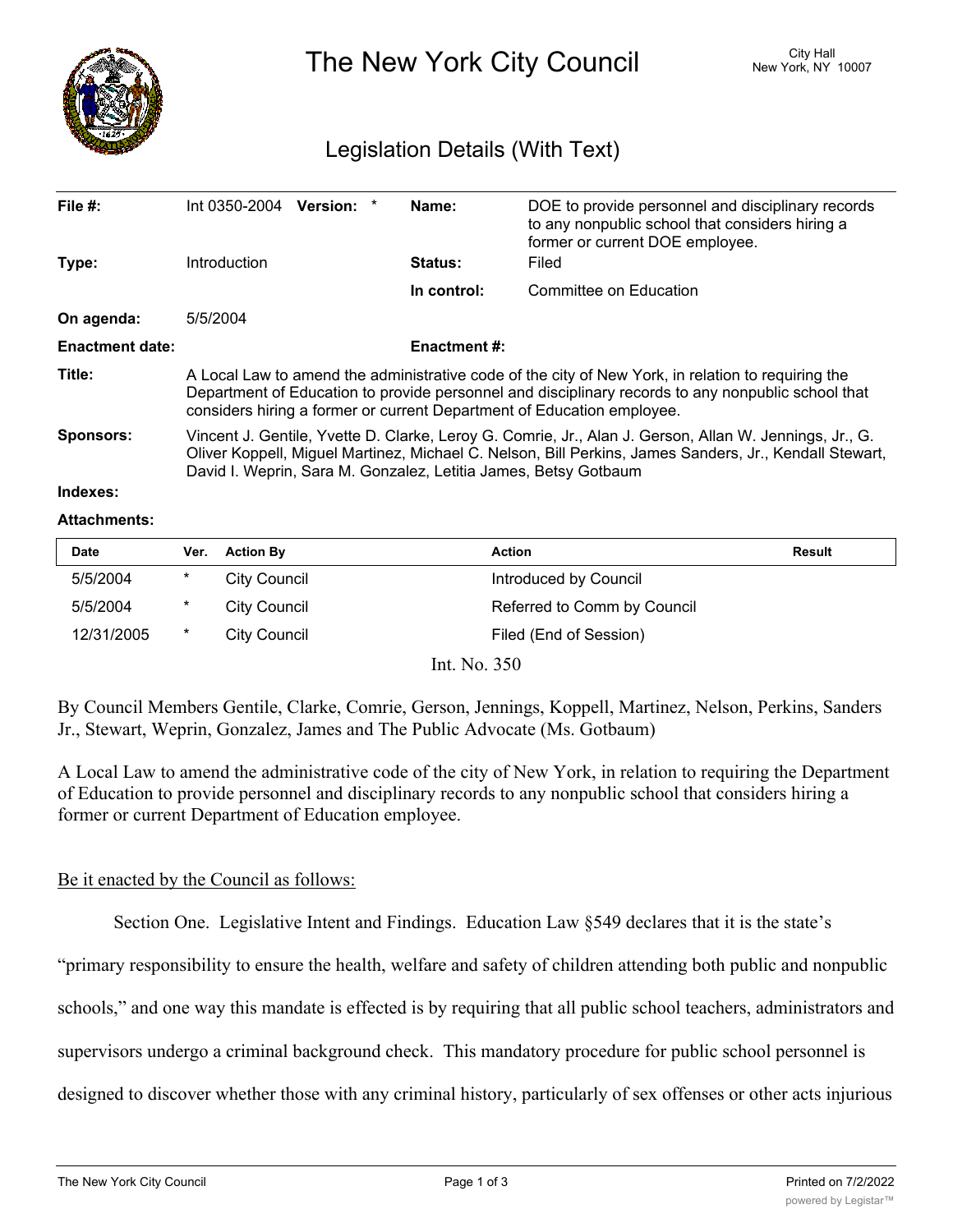## **File #:** Int 0350-2004, **Version:** \*

to children, are applying for these sensitive positions of trust within our public school system.

Unfortunately, state law does not mandate the same type of criminal background check for nonpublic school personnel. As recent incidents demonstrate, though, teachers and other school personnel who may prey on our students are not limited to public schools. In an incident in Brooklyn in March, a nonpublic schoolteacher was arrested on child pornography charges, and had previously been arrested for the same charge in 1999, yet the school was not aware of his criminality when he was hired. In fact, this teacher had been employed by the Department of Education and subsequently terminated after the initial 1999 charge.

This incident, and others like it, points not only to the importance of an amendment to State law to mandate that nonpublic school personnel be subject to the same criminal background checks as those who teach and work in our public schools, but to the significance of requiring the Department of Education to supply personnel records and other criminal background information to nonpublic schools that are considering hiring a current or former DOE employee. When it comes to the safety of our children, there should not be any hesitation in sharing this type of vital information. Until state law is changed, the Department of Education should provide this information to ensure the safety of all our schoolchildren.

§ 2. Chapter 20 of the charter of the city of New York is amended to add a new section 528, to read as follows:

§528. Department of Education to Provide Nonpublic Schools with Criminal Background Information on Employees.

The department of education shall, upon written request of a nonpublic school, provide the nonpublic school with any relevant personnel records, and the results of any criminal background check conducted by the department of education on current or former employees of the department. The written request shall only be made by a nonpublic school that has interviewed and is considering hiring a current or former employee of the department of education. All information requested by the nonpublic school shall remain strictly confidential,